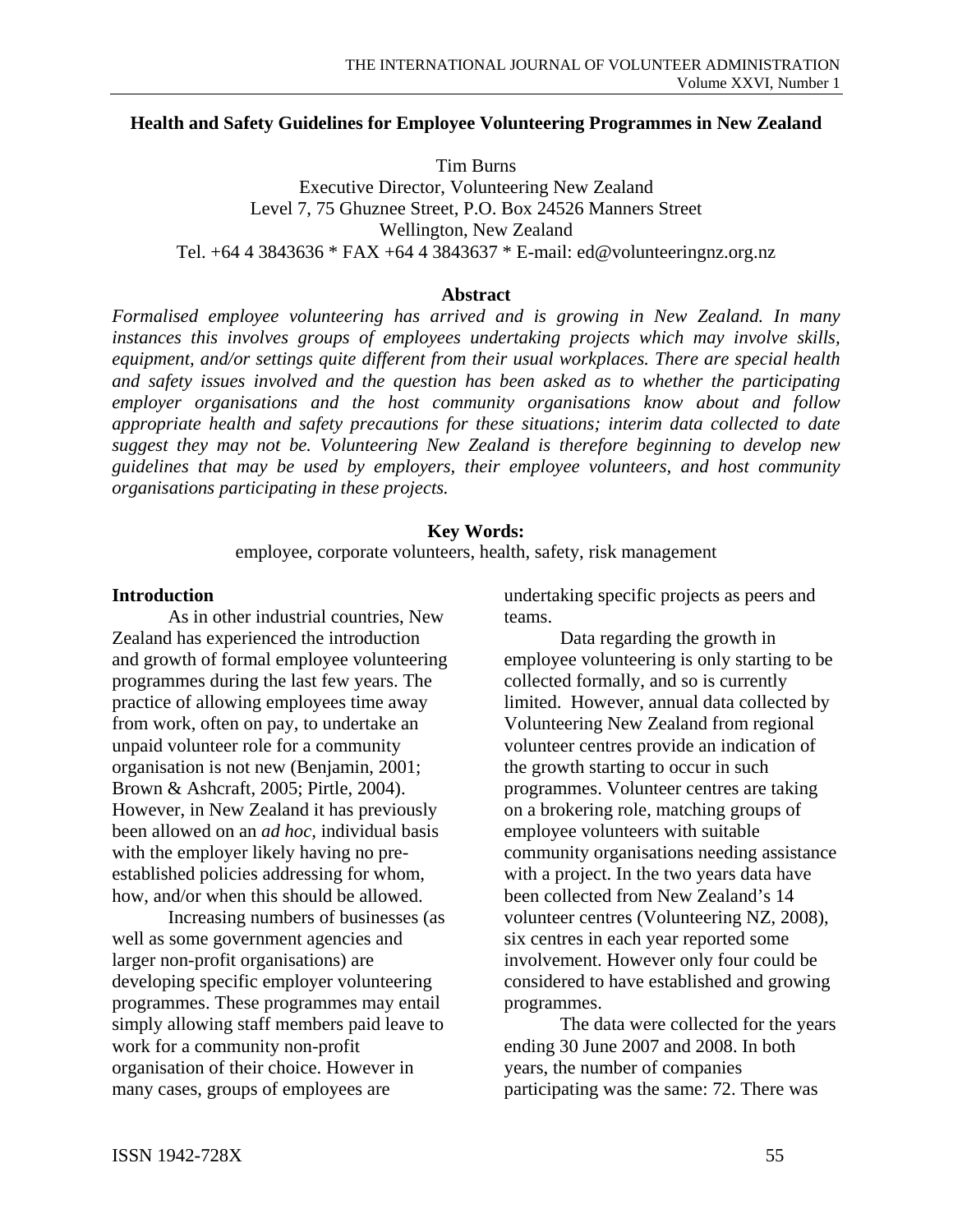growth, however, in the number of projects undertaken, from 147 in 2007 to 188 in 2008 (a 28% increase) and even greater growth in the staff numbers involved: 1,500 in 2007 compared with 2,641 in 2008 (a 76% increase).

# **Accident Compensation Cover Raises Larger Health and Safety Issues**

The New Zealand Department of Labour (the government agency responsible for policy issues related to New Zealand's accident compensation scheme) noted this increase and questioned what type of accident coverage should apply to employees being paid by their employer yet away from their normal work place while on a community volunteering project. The basic question was considering which part of New Zealand's current accident compensation scheme covered such employee volunteers. The main issue was what wages (if any) would be paid an employee during the first week of absence, if absent from work following an accident while undertaking employee volunteering and being paid for that time.

Follow-up discussions with a group of key employers involved in employee volunteering raised the question, "What is being done to prevent potential accidents, or at least minimize their likelihood?" There was recognition that specific health and safety risks existed in employee volunteering activities. For instance, it is quite typical for a group of employees who usually work in an office to go into an outdoor situation as employee volunteers, working with equipment that has potential to cause injury. Or, there are other potential hazards where they are working as volunteers.

Going into new and unfamiliar environments as employee volunteers also adds other dimensions to good health and safety practices. Employers have new

responsibilities to ensure that their employee volunteers are properly briefed on where they are going and potential safety hazards they may encounter, and that they are given any special training needed for the task to be done and provided with the correct equipment if needed. Equally so, a community organisation hosting employee volunteers has the responsibility to ensure the employer is provided with all necessary information about the project, the site where the volunteer work is to take place, and any potential hazards that could be encountered. The host organisation also has a responsibility to minimise any potential risks at the volunteer work site. The participating employee volunteers must accept responsibility for following the guidelines provided in preparation for the volunteer project and to work in a safe manner.

# **Development of Employee Volunteering Health and Safety Guidelines**

However, the discussion group acknowledged that these steps might not always be followed. There was no data on whether companies involved in employee volunteering were using any special health and safety guidelines for their employee teams. There was agreement that guidelines which could be used by any organisation participating in employee volunteering would be of value, and that such guidelines should cover the responsibilities of the employer, their employee volunteers, and the host community organisations.

As a first step, there needed to be a better understanding of what was currently happening. Volunteering New Zealand has thus been conducting an on-line survey seeking responses from companies and other organisations participating in employee volunteering. Survey questions include one asking if the company has formalised health and safety guidelines for the employee